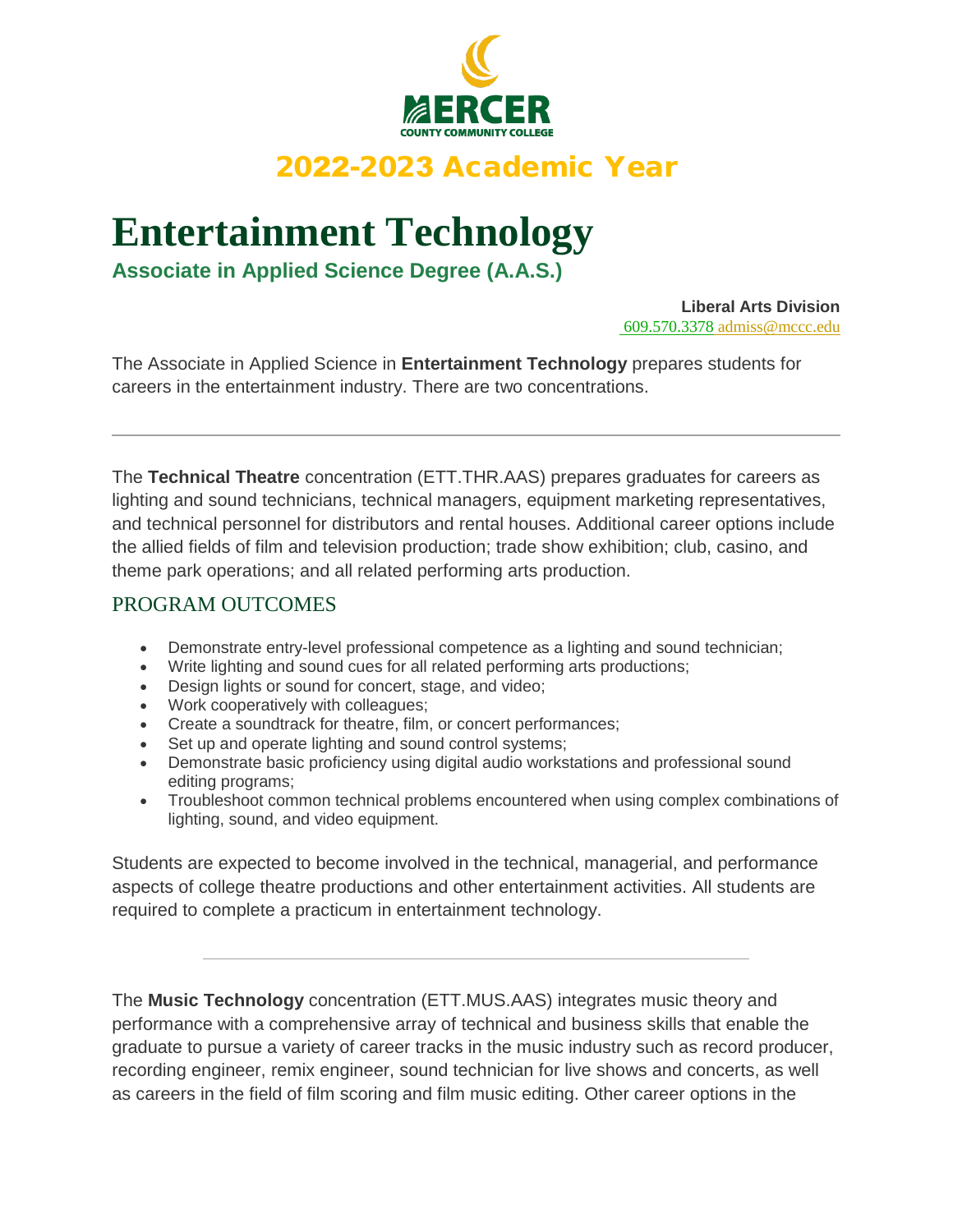music entertainment industry include artist development and management, promotion, and marketing.

### PROGRAM OUTCOMES

- Demonstrate basic proficiency at the piano keyboard:
- Demonstrate a working knowledge of music theory, including note reading, scale and chord construction, and the principles of voice leading and composition;
- Understand the history of African American music of the 20th century and its relevance to contemporary popular music;
- Create original musical compositions and record those compositions using MIDI sequencing software, a Macintosh computer and Windows-based PC, and MIDI synthesizer keyboard;
- Demonstrate a working knowledge of the music business, including copyright and contract law, artist management, and marketing strategies;
- Demonstrate entry-level professional competence as a sound technician;
- Set up sound reinforcement equipment;
- Demonstrate entry-level competence as a technical manager in the entertainment industry.

Since most business- and technology-related careers in the entertainment industry require additional training and experience, students may take advantage of the many internship programs now available, such as those offered by Sony Music in New York, Disney Productions in Florida, and Passage Theatre as well as Boehme Opera Company in Trenton.

Alternatively, students may choose to matriculate at one of the growing number of four-year institutions now offering a baccalaureate degree in music business and technology or entertainment technology. Students have transferred to Stockton State University, Ramapo College, Temple University, Mercy College in Westchester, NY, and The College of New Jersey.

The latest equipment and software is provided for student use in both concentrations. Professional equipment includes the latest high-end moving lights, color changers, color mergers, lighting control, digital and analog sound mixers, signal processors, sound production software, sequencing software, MIDI controllers, and multi-track digital recording.

Our facilities include a black box theatre fully equipped with lighting and sound equipment, a sound lab with 14 high-end digital audio workstations and three control surfaces, in addition to studios for multi-track live recording.

The Entertainment Technology program may be pursued part-time or full-time and may be completed by daytime or evening attendance. Admission requires a high school diploma or its equivalent.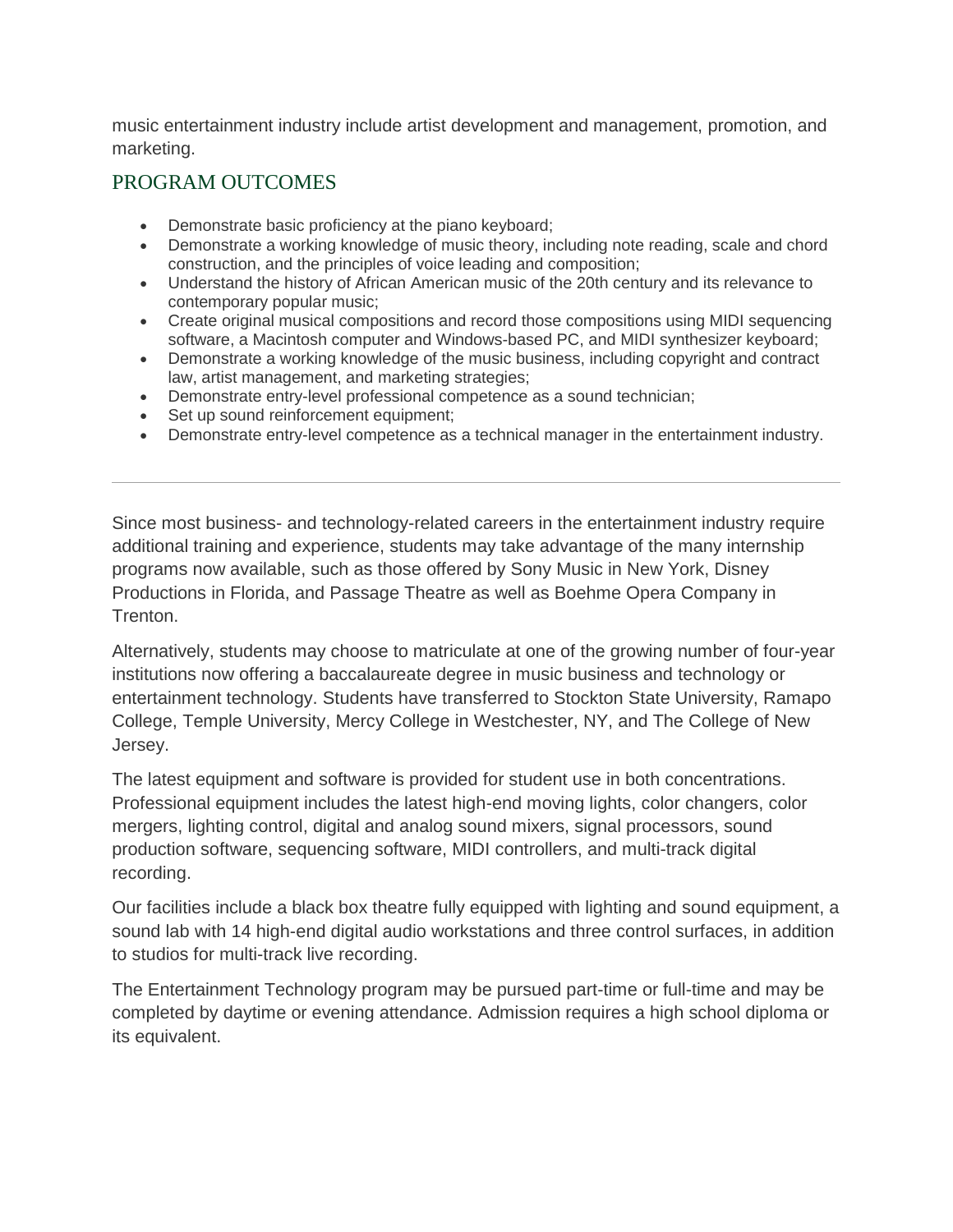#### **Technical Theatre CONCENTRATION**

# **DEGREE CURRICULUM**

2022-2023 Academic Year **ETT.THR.AAS CIP 509999**

The course sequence below represents a recommended example of how this degree program can be completed in two years, presuming a Fall Term start and satisfaction of all Developmental Studies (Foundations courses) requirements and prerequisites. Actual approaches toward completion depend on each student's anticipated transfer institution, career objectives, or other individual circumstances.

Students are encouraged to meet regularly with an academic advisor or Success Coach to consider options, establish plans, and monitor progress.

| Code                  | Course (lecture/lab hours)                                     | <b>Credits</b> | <b>To Do This Semester</b>                                                                                                                                                                            |
|-----------------------|----------------------------------------------------------------|----------------|-------------------------------------------------------------------------------------------------------------------------------------------------------------------------------------------------------|
| <b>FIRST SEMESTER</b> |                                                                |                |                                                                                                                                                                                                       |
| <b>ENG 101</b>        | English Composition I (3/0)                                    | 3              | $\checkmark$ Meet with your faculty<br>advisor to complete an                                                                                                                                         |
| <b>ETT 102</b>        | Introduction to the Entertainment Industry (2/2)               | 3              | academic plan. Make sure<br>you are aware of any                                                                                                                                                      |
| <b>MAT 125</b>        | Elementary Statistics I (3/0)                                  | 3              | course prerequisites you<br>may need to take, and how                                                                                                                                                 |
| <b>THR 101</b>        | Introduction to Theatre (3/0)                                  |                | long it will take to complete<br>your degree.                                                                                                                                                         |
|                       | <b>OR</b>                                                      | 3              | √ Use your online tools:                                                                                                                                                                              |
| <b>MUS 103</b>        | Introduction to Music (3/0)                                    |                | <b>Check</b><br>your MercerMail daily,                                                                                                                                                                |
|                       | Diversity and Global Perspective general education<br>elective | 3              | utilize features of Office<br>365, and get to<br>know Student Planning.<br>√ Take advantage<br>of Learning<br><b>Centers or Online</b><br><b>Tutoring to support your</b><br>studies and assignments. |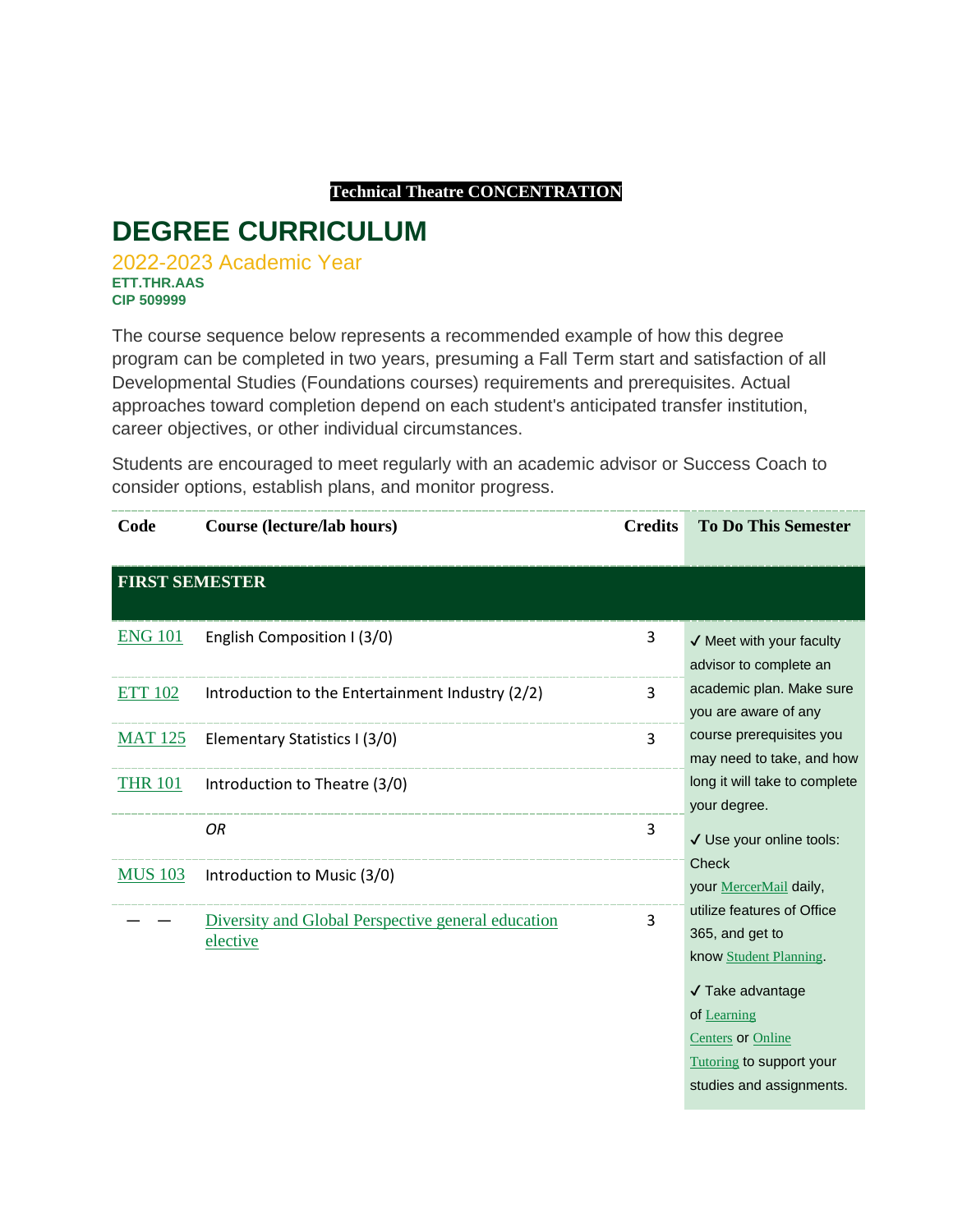## **SECOND SEMESTER**

| <b>CMN 153</b> | Digital Audio Production I (2/2)<br>Students in the Entertainment Technology program take ETT<br>۰<br>102 (not CMN 151) as a prerequisite for CMN 153. | 3 | ✔ Transitioning to college<br>can be challenging. Meet<br>with your Success Coach for<br>guidance and support.<br>✔ Apply for financial aid by |
|----------------|--------------------------------------------------------------------------------------------------------------------------------------------------------|---|------------------------------------------------------------------------------------------------------------------------------------------------|
| <b>ENG 102</b> | English Composition II (3/0)                                                                                                                           | 3 | May 1.                                                                                                                                         |
| <b>ETT 200</b> | Technical Production (1/90 hours)                                                                                                                      | 1 | $\checkmark$ Contact professors with<br>questions and use their                                                                                |
| <b>THR 102</b> | Stagecraft (2/2)                                                                                                                                       | 3 | office hours to develop a<br>connection. Talk with them                                                                                        |
| <b>THR 152</b> | Lighting Technology (2/2)                                                                                                                              | 3 | to get the inside scoop on<br>how your profession                                                                                              |
| <b>THR 210</b> | Theatre History: Classical to Elizabethan (3/0)                                                                                                        |   | works.                                                                                                                                         |
|                | ΟR                                                                                                                                                     | 3 | $\sqrt{\phantom{a}}$ Be sure to visit<br>the Career Services office to<br>explore jobs, internships,                                           |
| <b>THR 212</b> | Central Voices in World Drama (3/0)                                                                                                                    |   | and career information and<br>get help with your resume<br>and other career tools.                                                             |

✔ Apply for Continuing Student scholarships at www.mccc.edu/mscholarships.

#### **THIRD SEMESTER**

|                | $ART 122$ History of Art II (3/0) | $\sqrt{\ }$ Keep in contact with      |
|----------------|-----------------------------------|---------------------------------------|
|                |                                   | each professor and your               |
|                | OR.<br>3                          | faculty advisor. Make sure            |
|                |                                   | you are on track to                   |
|                | $CMN$ 107 Cinema (3/0)            | graduate on time.                     |
| <b>CMN</b> 111 | Speech: Human Communication (3/0) | $\sqrt{\phantom{a}}$ Work with Career |
|                |                                   | Services to formulate plans           |
|                | 3<br>ΩR                           | for after you've earned this          |
|                |                                   | degree.                               |
| CMN 112        | Public Speaking (3/0)             |                                       |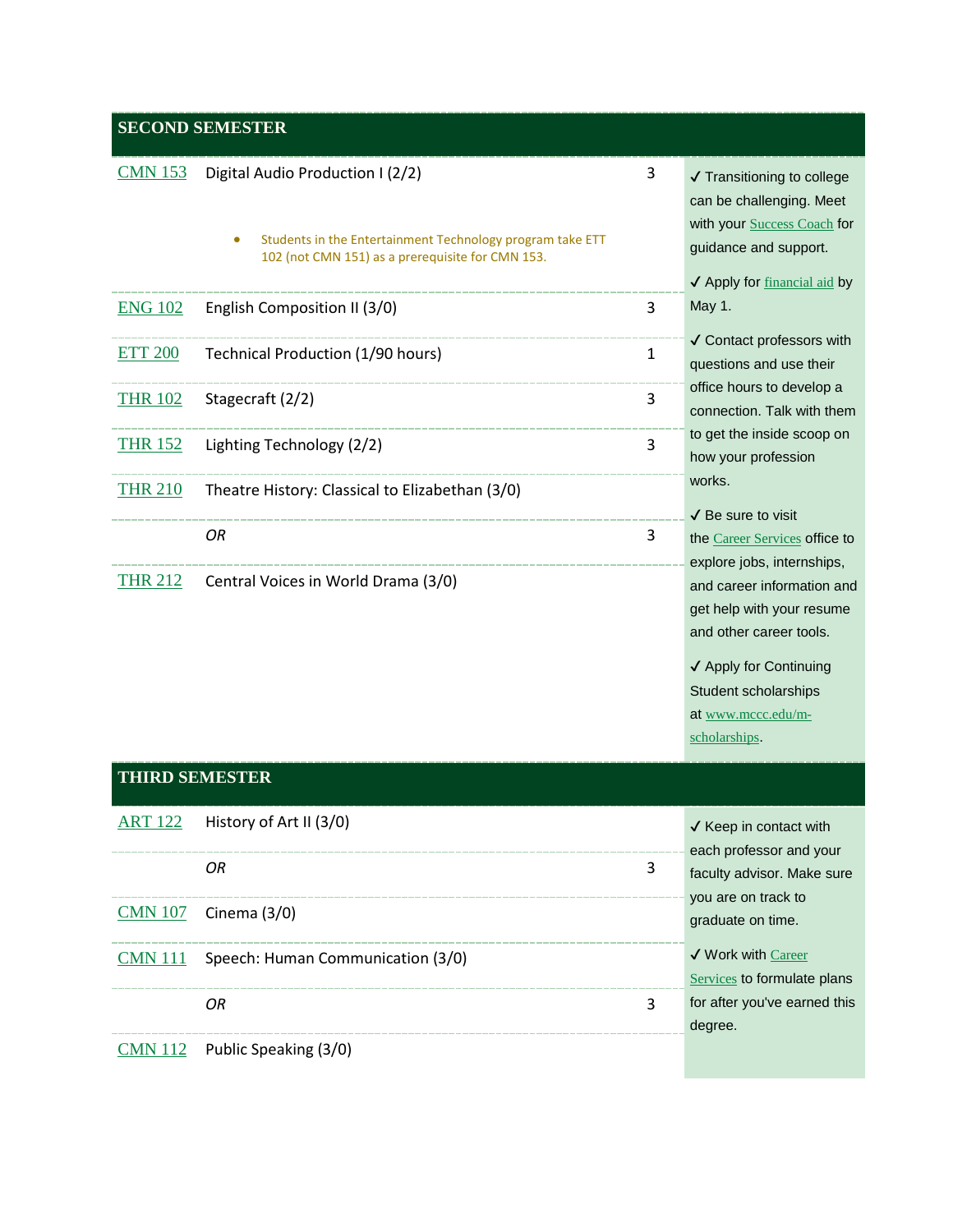| <b>CMN 254</b> | Live Sound Reinforcement (2/2)            | 3 | √ Develop team and                |
|----------------|-------------------------------------------|---|-----------------------------------|
|                |                                           |   | leadership skills by getting      |
| <b>THR 150</b> | Scenic Techniques (2/2)                   | 3 | involved in <b>activities</b> and |
|                |                                           |   |                                   |
|                | Social Science general education elective | 3 | clubs.                            |
|                |                                           |   | ✔ Apply for Continuing            |
|                |                                           |   | Student scholarships              |
|                |                                           |   | at www.mccc.edu/m-                |
|                |                                           |   | scholarships.                     |
|                |                                           |   | √ Manage your stress!             |
|                |                                           |   | Take advantage of the             |
|                |                                           |   | MCCC pool, Fitness Center,        |
|                |                                           |   | free yoga and Zumba.              |
|                |                                           |   | Reach out for counseling or       |
|                |                                           |   | other support if you need         |

it. Your **Success Coach** can

connect you with resources.

| <b>FOURTH SEMESTER</b> |  |
|------------------------|--|
|------------------------|--|

|                | $CMN 255$ Sound Design $(1/4)$          |    | √ Get ready to start your                              |
|----------------|-----------------------------------------|----|--------------------------------------------------------|
| <b>ETT 205</b> | Arts and Entertainment Management (3/0) |    | career! Begin the job<br>application process.          |
|                | Entertainment Technology Internship     | າ  | √ Discuss your career<br>plans with your faculty       |
| <b>PHY 111</b> | Physical Science Concepts (2/2)         | ς  | advisor. S/he can help you<br>transition successfully. |
| <b>THR 252</b> | Lighting Design (2/2)                   |    |                                                        |
|                |                                         | 60 |                                                        |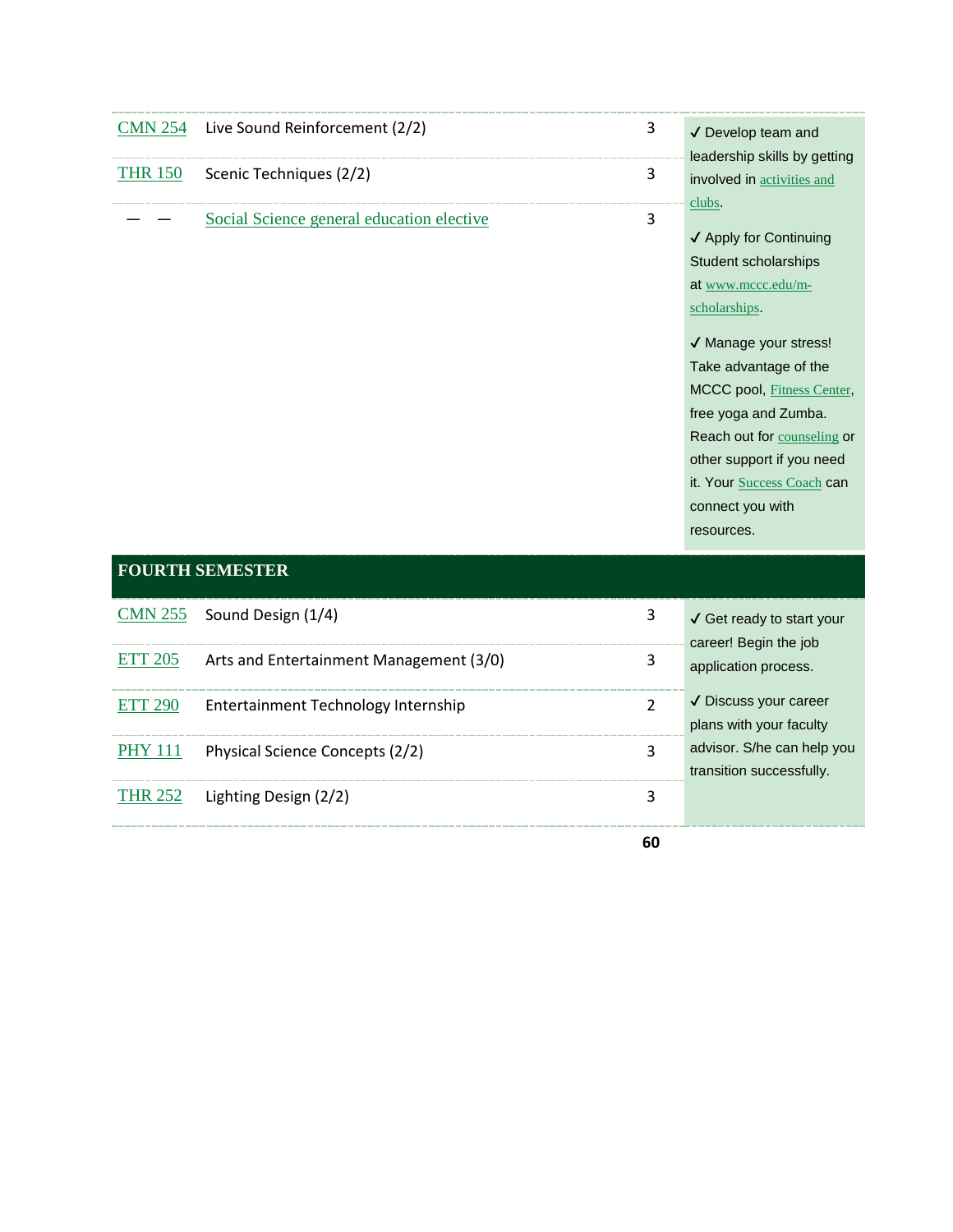#### **Music Technology CONCENTRATION**

## **DEGREE CURRICULUM**

2022-2023 Academic Year **ETT.MUS.AAS CIP 509999**

The course sequence below represents a recommended example of how this degree program can be completed in two years, presuming a Fall Term start and satisfaction of all Developmental Studies (Foundations courses) requirements and prerequisites. Actual approaches toward completion depend on each student's anticipated transfer institution, career objectives, or other individual circumstances.

Students are encouraged to meet regularly with an academic advisor or Success Coach to consider options, establish plans, and monitor progress.

| Code                  | Course (lecture/lab hours)                                                                                                 | <b>Credits</b> | <b>To Do This Semester</b>                                                                                                                     |
|-----------------------|----------------------------------------------------------------------------------------------------------------------------|----------------|------------------------------------------------------------------------------------------------------------------------------------------------|
| <b>FIRST SEMESTER</b> |                                                                                                                            |                |                                                                                                                                                |
| <b>CMN 153</b>        | Digital Audio Production I (2/2)                                                                                           | 3              | $\checkmark$ Meet with your faculty<br>advisor to complete an                                                                                  |
|                       | Students in the Entertainment Technology program take ETT<br>$\bullet$<br>102 (not CMN 151) as a prerequisite for CMN 153. |                | academic plan. Make sure<br>you are aware of any<br>course prerequisites you                                                                   |
| <b>ENG 101</b>        | English Composition I (3/0)                                                                                                | 3              | may need to take, and how<br>long it will take to complete                                                                                     |
| <b>MAT 120</b>        | Mathematics for Liberal Arts (3/0)                                                                                         | 3              | your degree.<br>√ Use your online tools:                                                                                                       |
| <b>MUS 105</b>        | Fundamentals of Music Theory (3/0)                                                                                         | 3              | <b>Check</b><br>your MercerMail daily,                                                                                                         |
| <b>MUS</b> 121        | Piano Class I (0/2)                                                                                                        | $\mathbf{1}$   | utilize features of Office<br>365, and get to                                                                                                  |
| <b>MUS</b> 156        | The History of American Pop Music (3/0)                                                                                    | 3              | know Student Planning.<br>$\sqrt{}$ Take advantage<br>of Learning<br>Centers or Online<br>Tutoring to support your<br>studies and assignments. |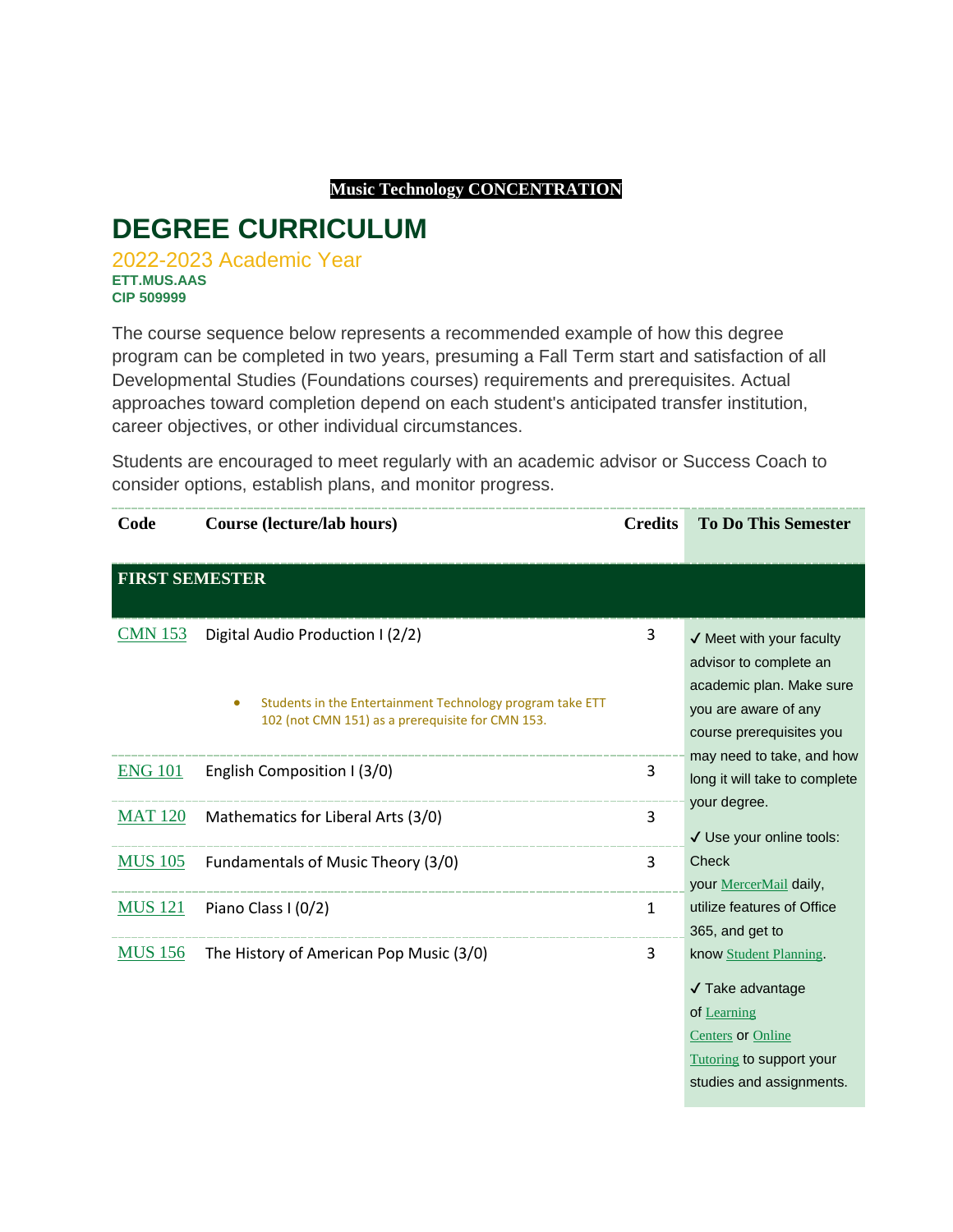#### **SECOND SEMESTER**

| $CMN 253$ Digital Audio Production II (2/2) | 3 | $\sqrt{r}$ Tran          |
|---------------------------------------------|---|--------------------------|
| $ENG$ 102 English Composition II (3/0)      | 3 | can be<br>with yo        |
| MUS 123 Music Business (3/0)                |   | guidan<br>$\sqrt{A}$ ppl |
| MUS $127$ Music Theory I (2/2)              | ς | May 1.                   |
| MUS 155 History of Jazz and Blues (3/0)     | 3 | √ Cont<br>questic        |
| $MUS 167$ Musicianship I (0/2)              |   | office h<br>connec       |

sitioning to college challenging. Meet ur **Success Coach** for ce and support.

ly for financial aid by

tact professors with ons and use their ours to develop a ction. Talk with them to get the inside scoop on how your profession works.

✔ Be sure to visit the Career Services office to explore jobs, internships, and career information and get help with your resume and other career tools.

✔ Apply for Continuing Student scholarships at www.mccc.edu/mscholarships.

#### **THIRD SEMESTER**  $\frac{\text{CMN }111}{\text{V}$  Speech: Human Communication (3/0)  $\blacksquare$  X Keep in contact with each professor and your faculty advisor. Make sure you are on track to graduate on time. ✔ Work with Career Services to formulate plans for after you've earned this degree. *OR* 3 CMN 112 Public Speaking (3/0) CMN 254 Live Sound Reinforcement (2/2) 3 CMN 256 Digital Audio Production III (2/2) 3 MUS 122 Piano Class II (0/2)